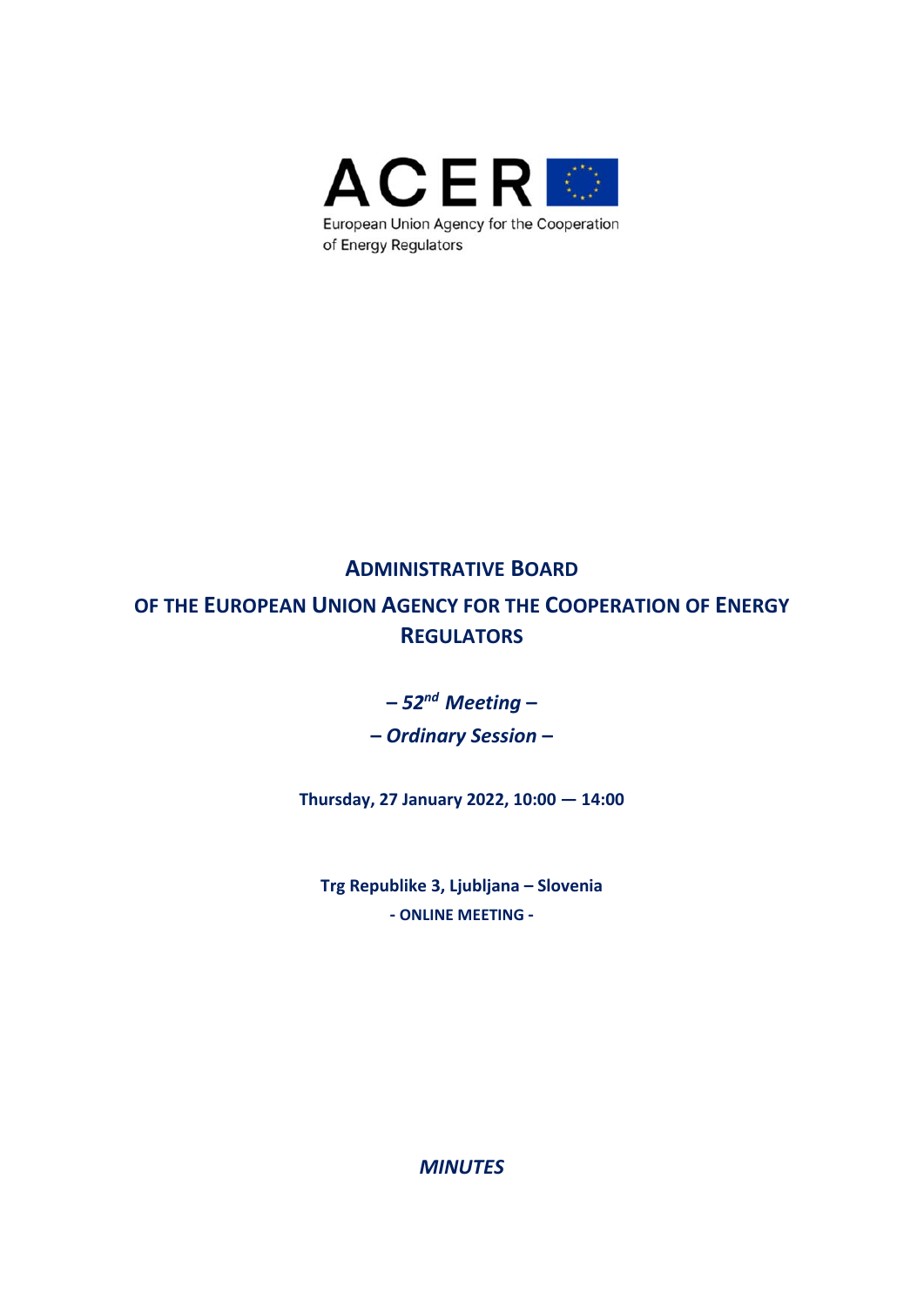

### **I. LIST OF ATTENDEES**

The following Members and Alternates of the Administrative Board were present at the meeting:

| Dr Jochen PENKER,     | Chair     | Dr Jurijs SPIRIDONOVS, | Vice-Chair |
|-----------------------|-----------|------------------------|------------|
| Mr Michel THIOLLIERE, | Member    | Ms Edit HERCZOG,       | Member     |
| Mr Bogdan CHIRITOIU,  | Member    | Ms Karin LUNNING       | Member     |
| Mr Vaclav BARTUSKA,   | Alternate | Ms Romana JORDAN       | Member     |
| Mr Pal KOVÁCS,        | Alternate | Ms Anne MONTAGNON      | Member     |
| Ms Britta THOMSEN,    | Alternate | Mr Diego VAZQUEZ       | Alternate  |
| Mr Pawel PIKUS        | Alternate |                        |            |

Mr Christian Pilgaard ZINGLERSEN (*Director*) and Ms Clara POLETTI (*Chair of the Board of Regulators*) were present at the meeting, acting as observers.

Mr Juan‐Ignacio DE DIOS MORALES and Mr Michael SCHUETZ, acting as advisors, were present at the meeting.

The secretariat was provided by the Agency.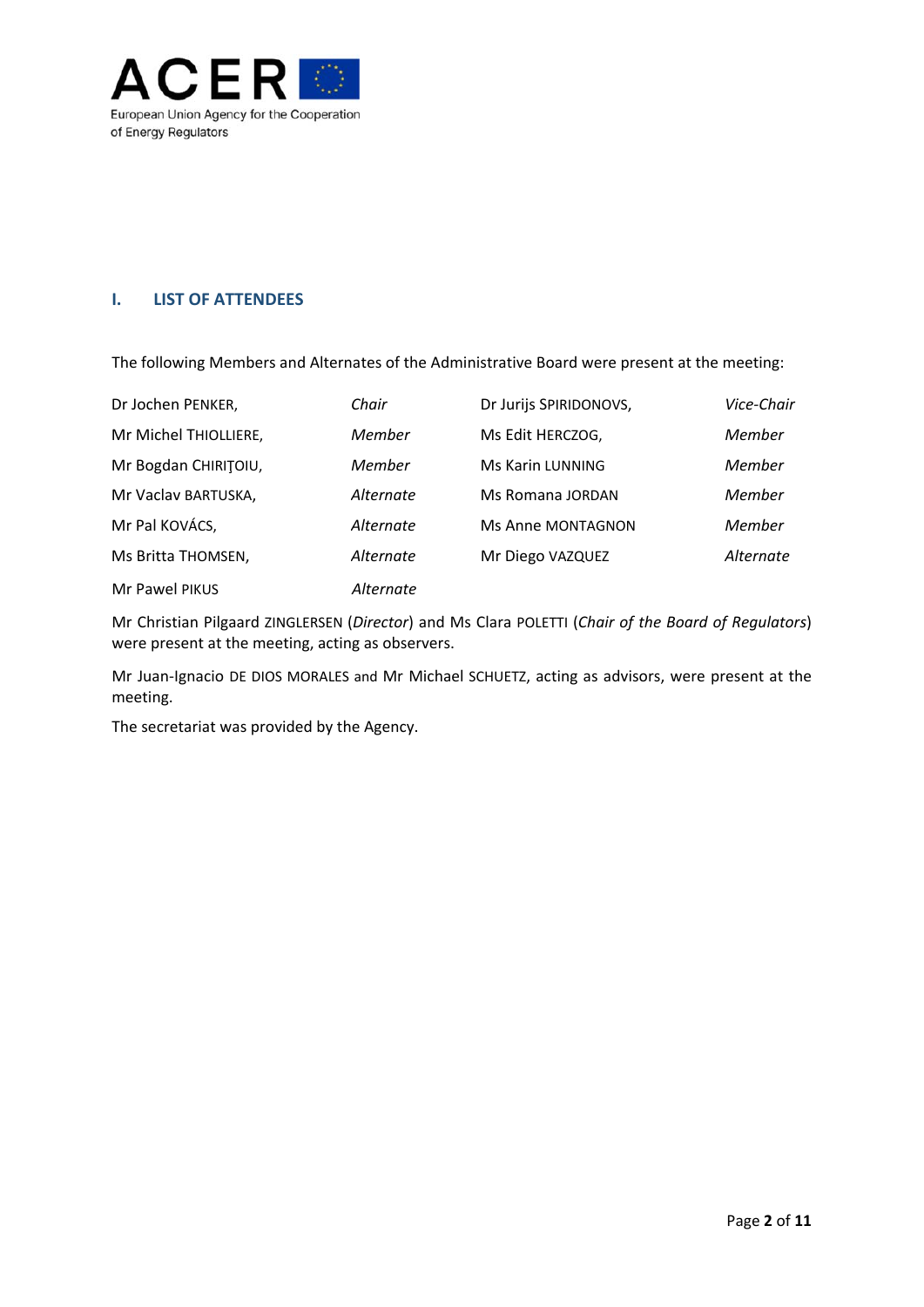

### **II. SUMMARY OF CONCLUSIONS OF THE 52th MEETING OF THE ADMINISTRATIVE BOARD**

At the 52<sup>nd</sup> meeting, the Administrative Board:

- (1) took note of the Agency' s activities to improve organizational development, such as the recent 360 feedback report to staff members, the intention of the Agency to improve the Appraisal exercise and to create an 'Acer Academy' to enhance professional development in a more structural way;
- (2) took note of the new BoA Registry model and considered the Agency's key priorities and main challenges, such as the future teleworking regime and likely implications, as well as the future of the Agency's premises and possible solutions, and invited the Agency to continue to inform the Administrative Board on these matters and related risks;
- (3) reflected on issues with budget implementation and the reasons behind it, such as the inaugural year of REMIT fees and the conservative approach adopted by the Agency, and requested the Agency to present a quarterly report on budgeting, highlighting any risks which require further discussion;
- (4) invited the Agency to provide a detailed IT plan with measurement of risks;
- (5) welcomed the Agency proposal of having a strategic debate on the Programming Document already in fall of each year;
- (6) invited the Agency to structure the content of presentations to address different topics more efficiently and to enable more time for discussions during meetings;
- (7) took note of the content of the Draft Programming Document 2023‐2025, its similarities with the Programming Document for 2022 and the better visibility and planning on resources; it also took note that the budgetary forecast includes 5 posts for the Gas Package, although these are not yet included in the FTE breakdown;
- (8) observed that the Programming Document is focusing on implementation tasks, but compliance related work seem to be left aside and this may constitute a risk for future budget implementation; on the other hand, it noted that the Agency is nevertheless complying with all compliance related requirements and it is taking into account the increasing requirements and costs for cybersecurity, which will be laid down concretely as soon as there is clear visibility on them;
- (9) adopted the Draft Programming Document 2023‐2025 and the draft estimate of revenue and expenditures for the year 2022, including the proposed Establishment Plan, which will be transmitted to EU institutions;
- (10) took note of the outlook on REMIT activities and of the overview of the Board of Regulators' activities;
- (11) appointed Ms LUNNING as member of the Review Panel for the yearly assessment of conflict of interests of the Administrative Board of the Agency, while Ms MONTAGNON was appointed as the Commission member of the Review Panel;
- (12) welcomed the implementation of the E‐Declaration Platform to facilitate the submission of the required documents for the yearly assessment of conflict of interests.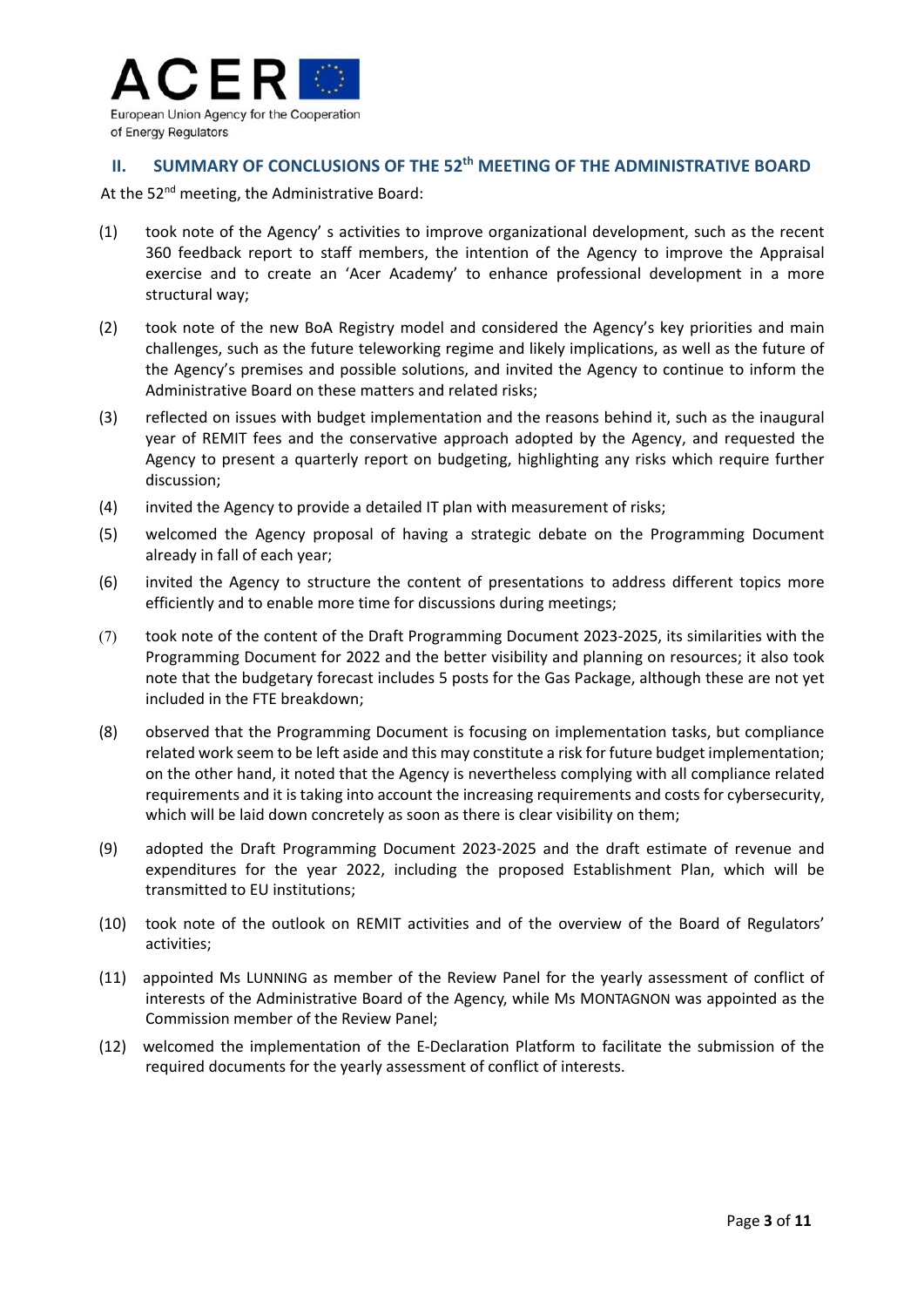

#### **III. MINUTES**

#### **SESSION I**

#### *SECTION I – OPENING*

The 52<sup>st</sup> meeting of the Administrative Board of the European Union Agency for the Cooperation of Energy Regulators was convened, in ordinary session, on 27 January 2022. The meeting started at 10h00.

Before adopting the Agenda, the Chair informed that Mr THIOLLIERE and Ms HERCZOV have been nominated respectively as the new Chair and Vice-Chair of the Administrative Board and congratulated both of them.

Upon invitation of the Chair to the present Members and Alternates of the Administrative Board to declare any actual or potential interests that could be considered prejudicial to their independence with respect to the items on the agenda, no actual or potential interest was declared or reported.

The Chair pointed out that the documents submitted in preparation for this meeting did not fully comply with the timeline established in the Rules of Procedure, as they were submitted with a minor delay. In light of the past delays in the submission of the background documents, the Chair maintained the need to ensure the respect of the Rules of Procedure of the Administrative Board.

#### **(1)** *Approval of the Agenda*

The Agenda of the 52nd meeting of the Administrative Board was approved as follows:

| <b>OPENING</b>                                 | Opening of the 52 <sup>st</sup> Meeting of the Administrative Board                                                           |  |  |
|------------------------------------------------|-------------------------------------------------------------------------------------------------------------------------------|--|--|
| $10:00 - 10:05$                                | Adoption of the Agenda and Declaration of Interests                                                                           |  |  |
| <b>REPORTING,</b>                              | Director's Overview: Priorities, Opportunities and Lessons Learnt                                                             |  |  |
| <b>INFORMATION</b><br>, AND<br><b>INTERNAL</b> | Report on Key Priorities, Organizational Development, 2022 and 2023 outlook, and follow up to<br>the Board of Appeal Registry |  |  |
| <b>FUNCTIONING</b>                             | Roundtable discussion                                                                                                         |  |  |
| OF THE<br><b>AGENCY</b>                        |                                                                                                                               |  |  |
| $10:05 - 13:20$                                | Draft Programming Document 2023-2025 and the provisional draft estimate of revenue and                                        |  |  |
|                                                | expenditure of ACER for the financial year 2023 including a draft Establishment Plan                                          |  |  |
|                                                | Presentation by the Agency                                                                                                    |  |  |
|                                                | Adoption of Draft Programming Document 2023-2025                                                                              |  |  |
|                                                | Report on the activities of the Agency                                                                                        |  |  |

 *Presentation on REMIT Outlook – Enhancing trust in wholesale energy markets*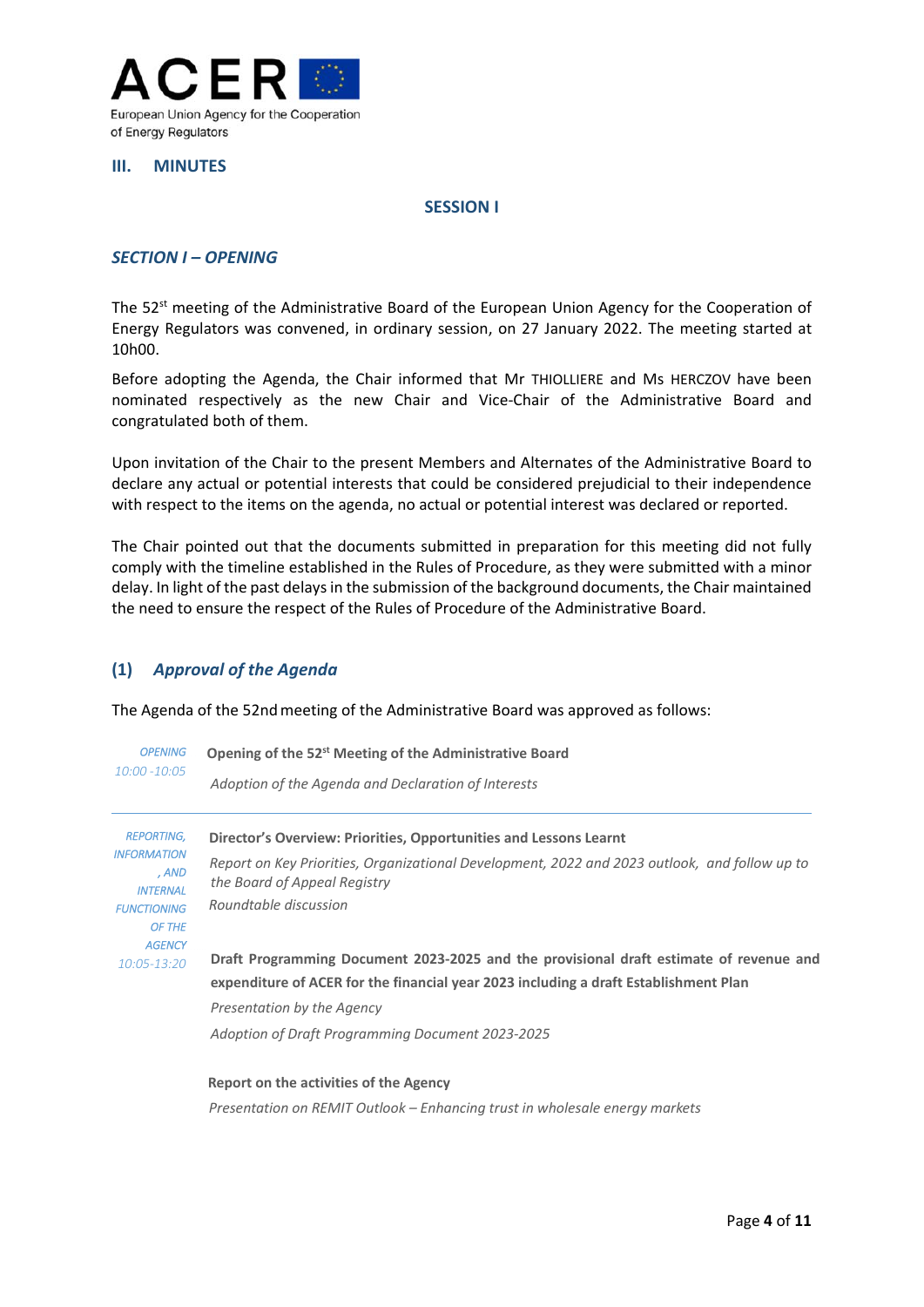

**Report on the activities of the Board of Regulators**  *Presentation by the Chair of the Board of Regulators* 

**Implementation of ACER Conflict of Interests Policy**  *Appointment of two assessors for the review of conflict of interests declarations*

*CLOSURE 13:20‐13:30*  **Invitation to the 53rd Meeting of the Administrative Board AoB** 

### *SECTION II – REPORTING, INFORMATION, AND INTERNAL FUNCTIONING OF THE AGENCY*

### **(2)** *Director's Overview: Priorities, Opportunities and Lessons Learnt*

The Chair of the Administrative Board invited the Director of the Agency to present the topic, including reporting on the agreed solution for the BoA Registry, and on the Agency's activities and budget developments.

The Director informed that, following the request to have a more regularised and accessible formatting on the budget overview, the Agency has created a short Budget Implementation Report.

With regard to the BoA Registry model, he explained that the Agency has decided to implement a model with three main components: in‐house sourcing (senior lawyer), outsourcing to a law firm, and minor legal assistance (a more secretarial part‐time type of assistance).

In terms of outlook and key priorities for 2022, the Director highlighted three key priorities for the electricity department: 1) enahancing cross‐border capacity available for trade (70% target); 2) a more European approach to resource adequacy assessments; 3) enhancing demand‐side flexibility on the power system.

With regard to gas market issues, he commented on the transitional phase experienced by this sector and explained that the Agency aims to contribute to the overall aspects of gas decarbonisation, taking into account existing gas networks and their interplay in a future perspective, as well as new issues like decommissioning.

In relation to infrastructure, the Director reported that the Agency is focusing on increasingly integrated network planning, preparing the implementation of the new tasks for the TEN‐E Regulation, as well as on an appropriate incentive regulation for network operators. As per REMIT, the Director informed that the aim is to improve data collection and data quality, which requires both investments and data‐analysis competences, and to improve market surveillance coverage.

In addition, the Director provided an overview of the overarching priorities of the Agency, such as: 1) the Market Design Project (which will be delivered in April); 2) improving communication channels and select outreach actions to reach a wider audience; 3) tackling the Covid pandemic and related IT, facility management and HR issues.

Nonetheless, the Director emphasised that the Agency is moving towards a significant growth trajectory, which includes the 2022 budget outcome and the recent 'Gas Package' proposal. In this respect, he opined that the Agency needs to be further professionalised in a number of areas (for example, leadership and management, professional development and outreach). He also mentioned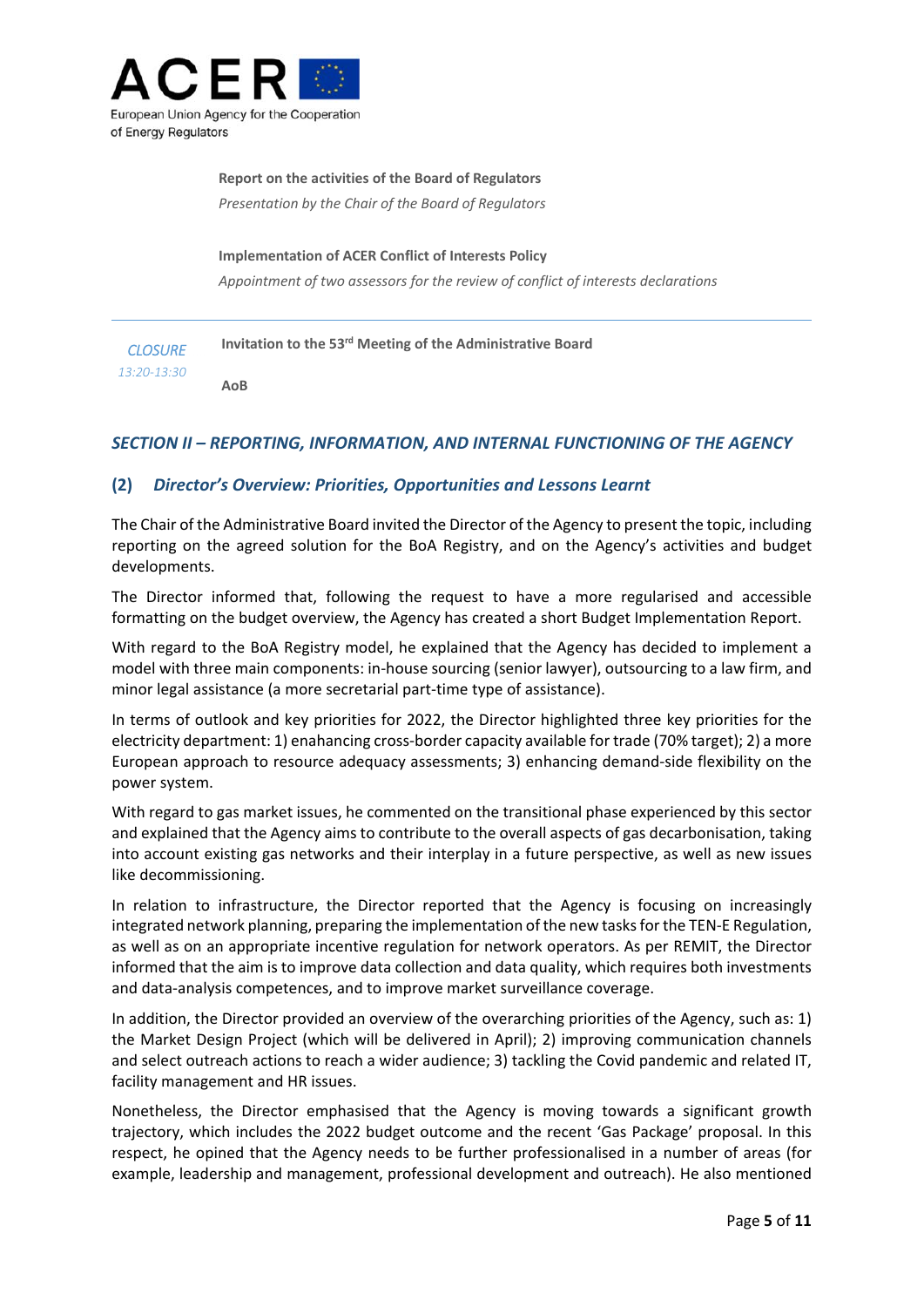

that the Agency needs to be streamlined (more cross‐team working and flexibility to adjust across departments); for example, the Agency will implement a cross-departmental cluster on IT Strategy & Planning, bringing IT, budget, procurement and project management staff in close collaboration under a horizontal cluster.

With regard to budget, the Director explained that REMIT fees brought a significant growth, with implications on budget planning and procurement efforts. He added that there will be also a substantial growth in recruitment and the Agency may need to adjust its approaches by being more proactive and targeting specific groups of employees; on boarding efforts should also be enhanced.

In relation to organizational development and culture, the Director reported that the Agency is focusing on enhancing comprehensive and honest feedback to improve performance, and staff members will soon receive a comprehensive 360 feedback report. He also mentioned the intention to adjust the Agency's Appraisal system to make it fit for purpose, with genuine discussions on expectations and performance, while addressing sensitive issues and underperformance. The Director also added that the Agency will enhance professional development in a more structural way (the 'Acer Academy').

On the leadership component, the Director commented that in the 2018 Staff Engagement Survey, there was a perception that managers had an expert type of orientation towards managerial tasks and there was a need to differentiate between skills for expert positions and skills for managerial positions. In this respect, the Director explained that the Agency is working on the 'Leadership Pipeline project', according to which the higher levels of the Agency should move towards more leadership and people orientated approaches, in line with the relative value across the different levels of the Agency. He clarified that the idea is to have a more distinct proposition for each level of the Agency and to address some core issues, while developing a distinct expert career track and a distinct managerial track.

Furthermore, the Director highlighted two main challenges for the Agency. The first one is the future teleworking regime, whereas the Agency is expecting to implement more flexible approaches, but restrictive in relation to the place where staff members will telework from (with an established distance from the Agency headquarter). In this respect, the Director reported that there is a perception that these restrictive conditions on teleworking may have significant implications internally, with a fair share of employees who may wish to resign, as well as on recruitment, with new employees likely to expect flexible teleworking conditions in their employment. The Director explained that the Agency is considering a new value proposition, including targeting specific groups, at the beginning or at the end of their career, to overcome these potential implications. He invited the Administrative Board to discuss the topic again in the future, once the Commission will have decided on the matter. The second future challenge raised by the Director concerned the Agency's growth and the Agency's premises.

The Director then focused on budget implementation, explaining that in 2021, the Agency did not meet the 95% target for commitments, mainly due to a series of factors, such as the implementation of the REMIT fees collection, and reported to the Administrative Board the financial and organizational measures that will be implemented to ensure meeting the target for 2022. He then informed that the main cost drivers of 2022 are linked to additional human resources to be recruited during the second half of the year, while for 2023 very significant cost drivers will be represented by outsourcing consultants for IT and REMIT data analysis.

The Administrative Board enquired how costly and financially sustainable will be the three component approach for the BoA Registry; it also enquired about the risks behind a too proactive communication approach, especially considering the current political scenario. With regard to the missed target for the 2021 budget, the Administrative Board emphasised that it should invest more time on the topic,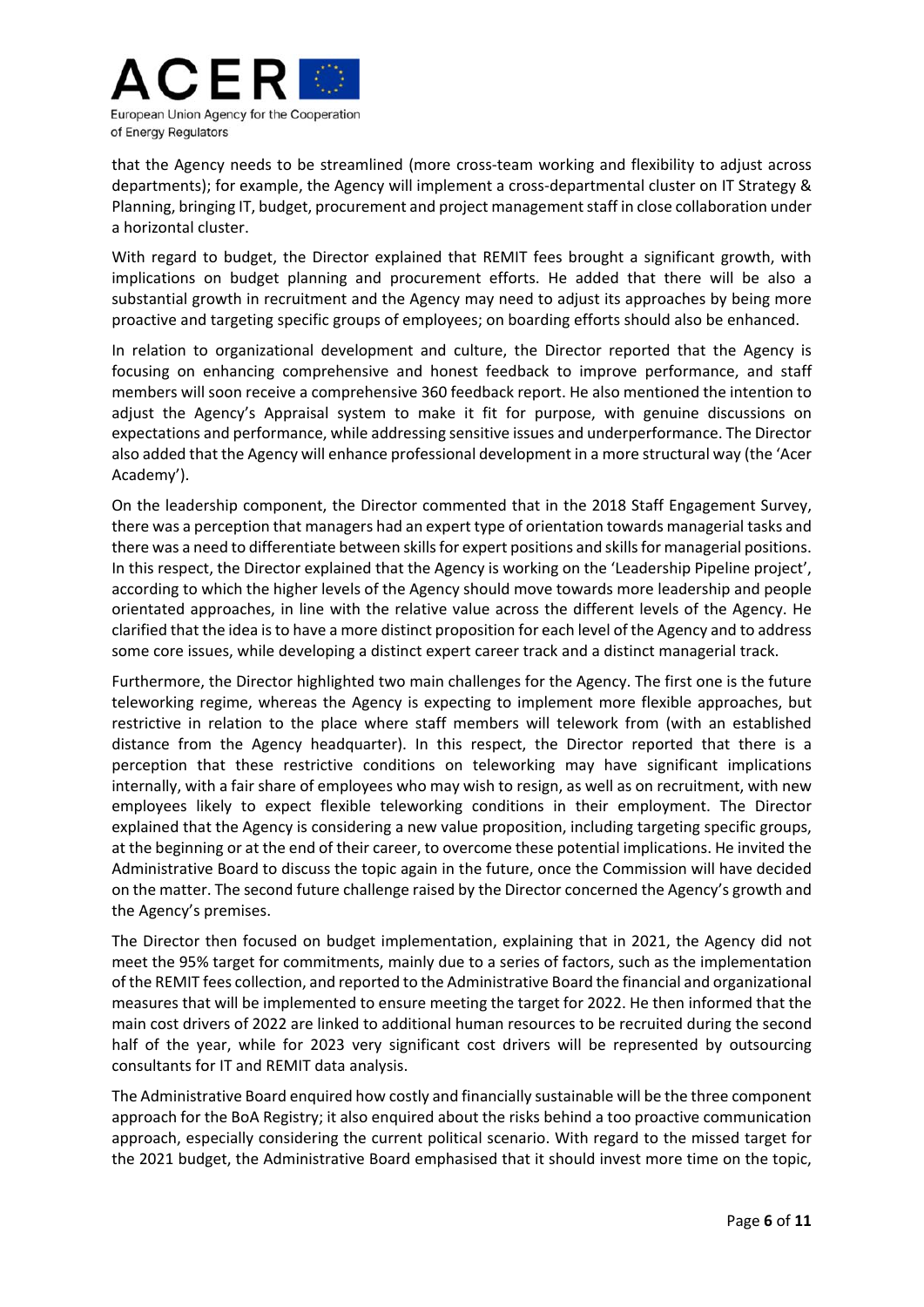

to avoid any future implications. On the building premises, the Administrative Board observed that at present, a detailed plan seems to be missing.

In relation to the expenditures for the new BoA Registry model, the Director explained that this is hard to predict, as it will depend on the number of appeals received; however, the Agency estimated around 100,000.00 EUR per year, relative to the other external legal assistance that the Agency may seek. On communication and risks, he further explained that as long as the engagement is done with consideration, there are no significant risks; as per the missed target for the 2021 budget, the Director emphasised that this was due mainly to the inaugural year of REMIT fees collection and a conservative budgeting approach undertaken by the Agency. On the building file, the Director assured that the Agency is not lacking a detailed approach and a consultancy firm is also helping to identify the Agency future needs in terms of modern ways of working.

The Administrative Board commented that the circumstances which led to the missing target of the 2021 budget will be explained to DG BUDG, though it stressed that further information on implementation percentages by title may be needed. On the other hand, the Administrative Board proposed to have quarterly reporting on budget, with no explanations unless specific risks are highlighted, which will be then further addressed by the Administrative Board. In relation to appeals, it suggested to look at the experiences form other relatively new EU agencies.

The Administrative Board proposed also to present an IT plan with all the actions envisaged for the Agency IT system, with deadlines and implementation processes, and a measurement of risks. In addition, the Administrative Board asked the Director to explain further the new Data Science Graduate Programme envisaged by the Agency.

With regard to the building premises, the Administrative Board reflected on the actual space that will be required, especially considering teleworking, and the necessary adaptations in this respect. The Administrative Board further stressed the importance to have a roadmap on this topic and emphasised that buildings are part of the wellbeing of employees. It also requested to clarify the possible challenges faced by the Agency if a decision to telework within Slovenia will be taken and pointed out that it is important to have visibility on the risks connected to remote working environments and HR management.

Furthermore, the Administrative Board stressed that communication at meetings should be adjusted, reducing the time spent on presentations and increasing the time for discussions, especially on risks. It also questioned the actual time available to the Administrative Board to address specific tasks in the Programming Document, before the Opinion of the Board of Regulators.

Regarding the building premises, the Director agreed that there is a staff wellbeing component to take into account, and highlighted that at present, a different layout is needed, moving from a traditional to a more interactive and innovating office layout.

The Director welcomed the proposal of having a quarterly report on budgeting, while in relation to IT, he explained that there are two different types of IT within the organization, internal/business IT (with more internal resources) and REMIT IT (with more outsourcing), with different working models and strategies, and he agreed to share an overview on the planning for both of them. With regard to communication and presentations during meetings, the Director agreed to divide the content of presentations in different agenda items, in order to address the various topics more efficiently.

With regard to the Programming Documents and the interplay with the Board of Regulators, the Director proposed to have a strategic debate already in September, so as to inform the document which will be put forward in December. As per the new teleworking regime, he explained that a future decision on teleworking is likely to have implications also on other agencies and the location of a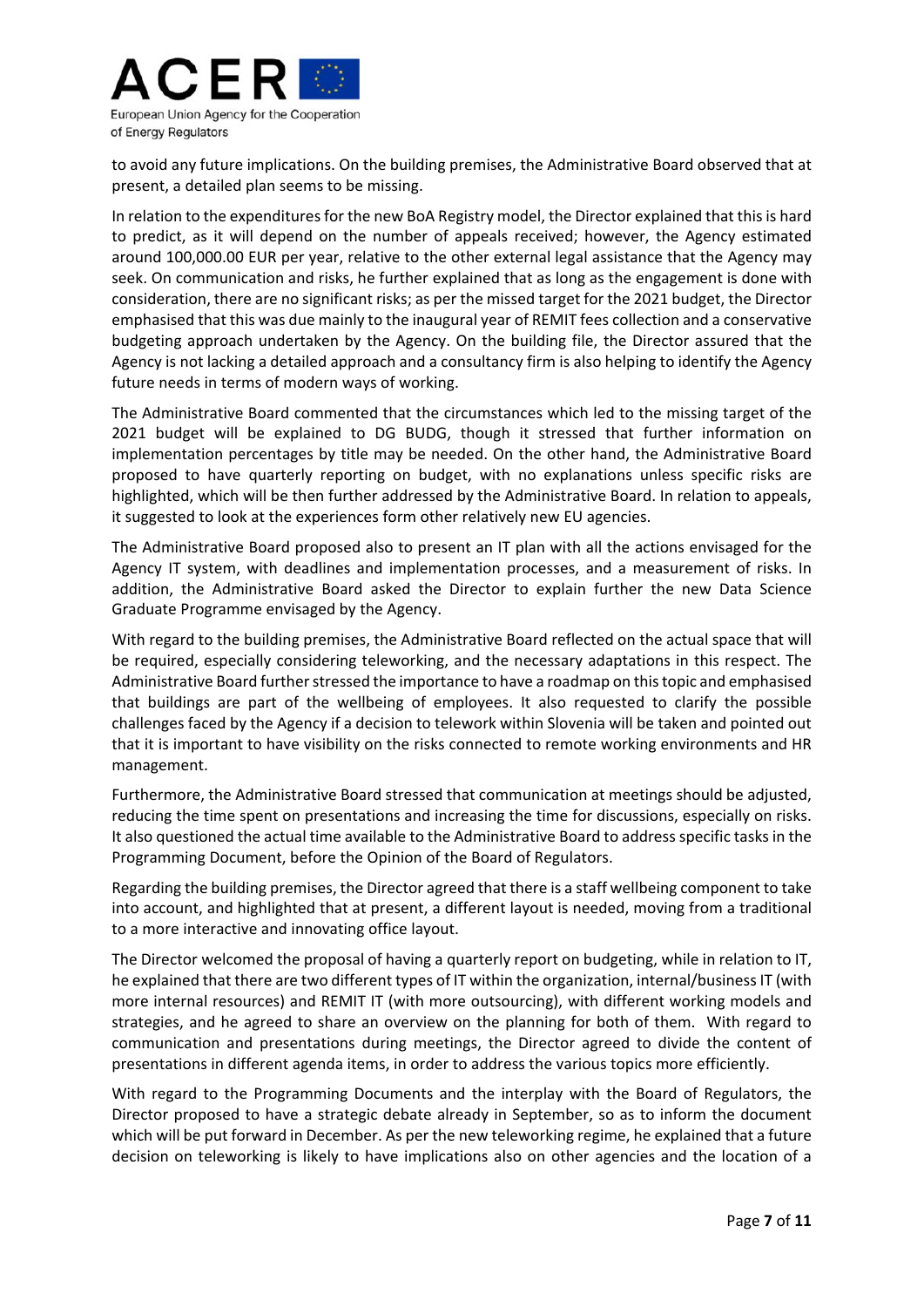

specific EU agency may play a role into this; he stressed again that the pandemic experience has created new teleworking expectations on employees.

In relation to the Data Science Graduate programme, the Director explained that this might be something laying between traineeship and core staff, which will provide young graduates with the opportunity to work and learn at the Agency, while contributing to the work of the Agency beyond a traineeship level.

The Director further addressed the risks associated with HR challenges in remote working environments, highlighting the positive learnings over the past two years, as well as the identified limitations, emphasising the Agency' efforts to keep enhancing working ways, while paying attention to personal sensitivities.

- *Conclusion*: (1) The Administrative Board thanked the Director for his presentation and agreed to take on board the discussed proposals, including: requesting the Agency to present a detailed IT plan and a quarterly report on budgeting; requesting the Agency to restructure the content of presentation at meetings, to better address different topics and enable more time for discussions.
	- (2) The Administrative Board invited the Agency to continue to report on any development with the building file.

## **(3)** *Draft Programming Document 2023‐2025 and the provisional draft estimate of revenue and expenditure of ACER for the financial year 2023 including a draft Establishment Plan*

The Chair introduced the topic, explaining that the Agency is called to define a proposal for the Draft Programming Document 2023‐2025, setting up the overall strategic programming, including objectives and performance indicators, as well as laying down a proposal for resource programming, including annual budget and staff. He explained that the Administrative Board is called to adopt the draft proposal and to transmit it to EU institutions in the course of the normal budgetary cycle.

The Chair also informed the Administrative Board that the Draft Programming Document 2023‐2025 was presented yesterday to the Board of Regulators, which gave its Favourable Opinion, although no discussion was taken place within the Administrative Board prior to submit the draft to the Board of Regulators. The Chair invited the Agency to present the document, explaining the amendments introduced after the first submission.

The Director explained that the Agency became aware of the budget outcome, especially the outcome of the budget negotiations, quite late in the process, reason why the final draft, along with the latest amendments was delayed. Following the Commission's decision to implement a gradual growth trajectory for the Agency, he commented that it will be easier for the Agency to have a greater visibility on the human resources front in the future and to plan accordingly, and it will be possible to have a substantive discussion early in the year, for example during the September meeting.

Mr BELOGLAVEC, Team Leader in the Corporate Services of the Agency, presented the Draft Programming Document 2023‐2025, explaining that the background is very similar to the one presented in December (energy systems undergoing massive changes, very high energy prices and changes in the regulatory landscape), while the Agency has now a clearer view on the resources available over the future years.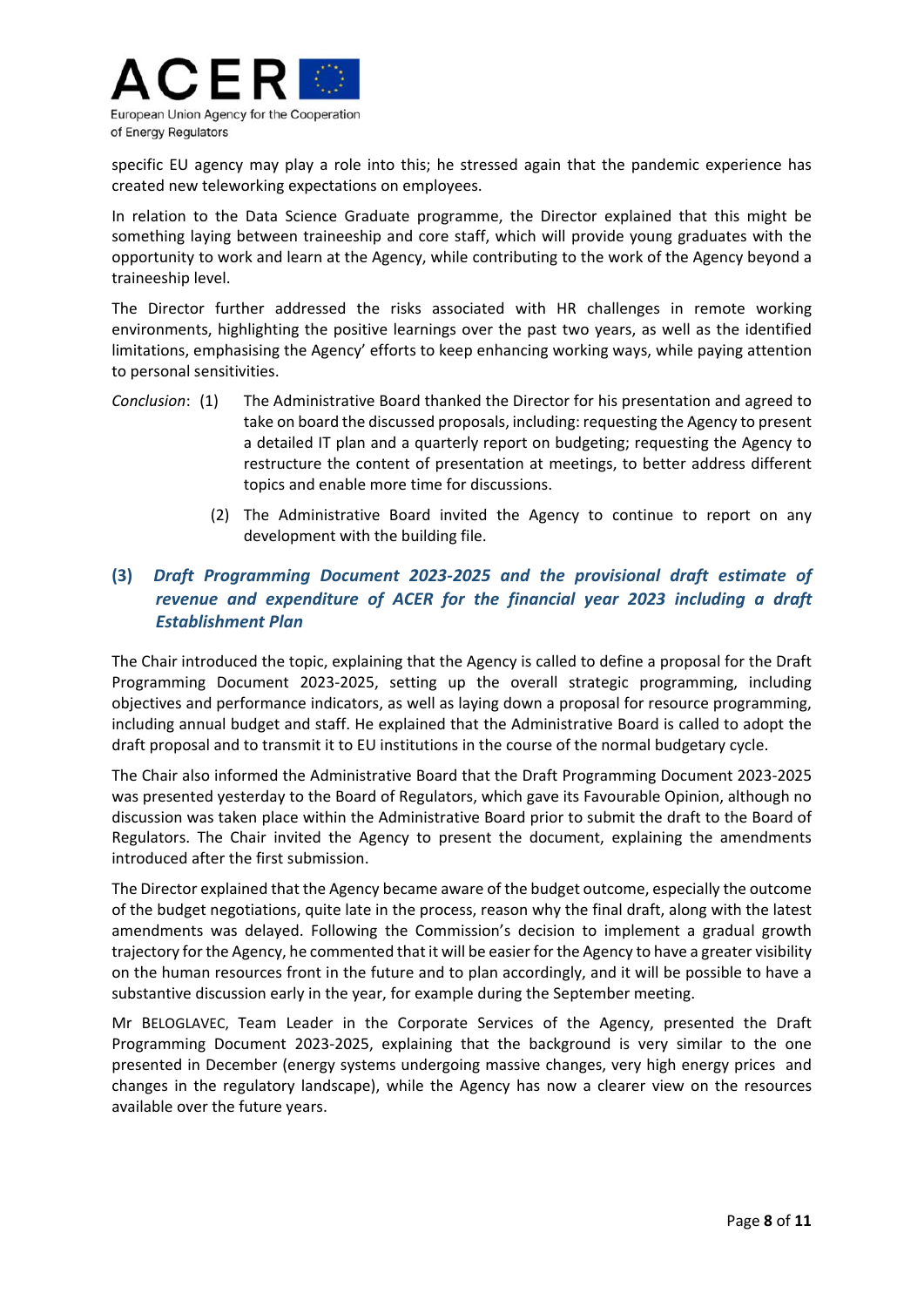

He added that the specific challenges and tasks are also similar to the ones in 2022: monitoring the implementation of Electricity and Gas Network Codes, REMIT and the infrastructure challenge (TEN‐ E); he informed that the upcoming GAS Package may possibly be allocated to the Agency, along with a review of the TEN‐E Regulation. He clarified that all these elements will have to be reflected in greater details in the final version of the final Programming Document.

With regard to the status of the adoption procedure, Mr BELOGLAVEC stressed that this is a first draft and it will have to be sent to EU institutions by 31 January 2022. He explained that the procedure will resume once the Commission will provide its formal Opinion by the end of June or early autumn, following which any changes will be introduced accordingly, along with factual and strategic updates related to the time in between the finalization of the first draft and the subsequent resuming of the document (including the level of resources adopted by the Budgetary Authority towards the end of November). He then clarified that both the Administrative Board and the Board of Regulators will have the opportunity to further discuss the document before its final adoption by the end of December 2022.

In terms of multiannual strategic objectives, Mr BELOGLAVEC explained that these are updated on a rolling basis: so far they are the same as last year, but they may be adjusted during the course of 2022. In addition, he informed that the Director's Forward will be added to the final version of the documents.

With regard to the subdivision of the activities, Mr BELOGLAVEC reported that these remain the same as 2022, with the exception of the Market Monitoring Report, which is no longer a self‐standing activity; instead, its various chapters are subdivided among the Internal Electricity Market and Internal Gas Market, due to internal planning purposes. He then addressed the prioritization system, explaining that it remains the same (the Agency is only slightly changing the labelling). Mr BELOGLAVEC also recalled the Commission proposal for resources for 2023, which includes two fee funded posts for MSC and MIT Departments and two EU-subsidy funded posts, one for Energy Community issues and the other one for Legal Services. He explained that the budgetary forecasts include 5 posts for the Gas Package, although tasks and breakdown were not included in the FTE breakdown, as it still needs to be discussed internally.

Furthermore, Mr BELOGLAVEC informed about the general approach and principles on human resources for 2023 and onwards: multi-year perspective based on priorities; respect for balance between REMIT-fee and non-REMIT fee positions; a flexible approach for SNE positions (depending on interest shown); continuous efforts to increase efficiency and to streamline resources; considering future approaches in line with experiences gained.

The Administrative Board thanked the Director and Mr BELOGLAVEC for the presentation. It then pointed out that this year the Gas Package was adopted on 15 December 2021, following which the Agency had to do last minute adjustments. In relation to the document, the Administrative Board highlighted that the 2023 figures include decarbonisation initiatives (although figures for 2024 and 2025 are not yet updated).

In addition, the Administrative Board expressed the wish to be involved and informed in every stage of the document preparation, and proposed to figure out, along with the Director, a roadmap on how to manage the Programming Document in the future, with a special focus on any amendments and what needs to be discussed for the future. It also proposed to have a step by step guideline and to have information beforehand, to enable the Administrative Board to have a discussion before the draft and adoption of the document. The Director agreed to lay down a timetable in collaboration with the Chair of the Administrative Board, to accelerate some of the substantive discussions and to facilitate the formal procedure.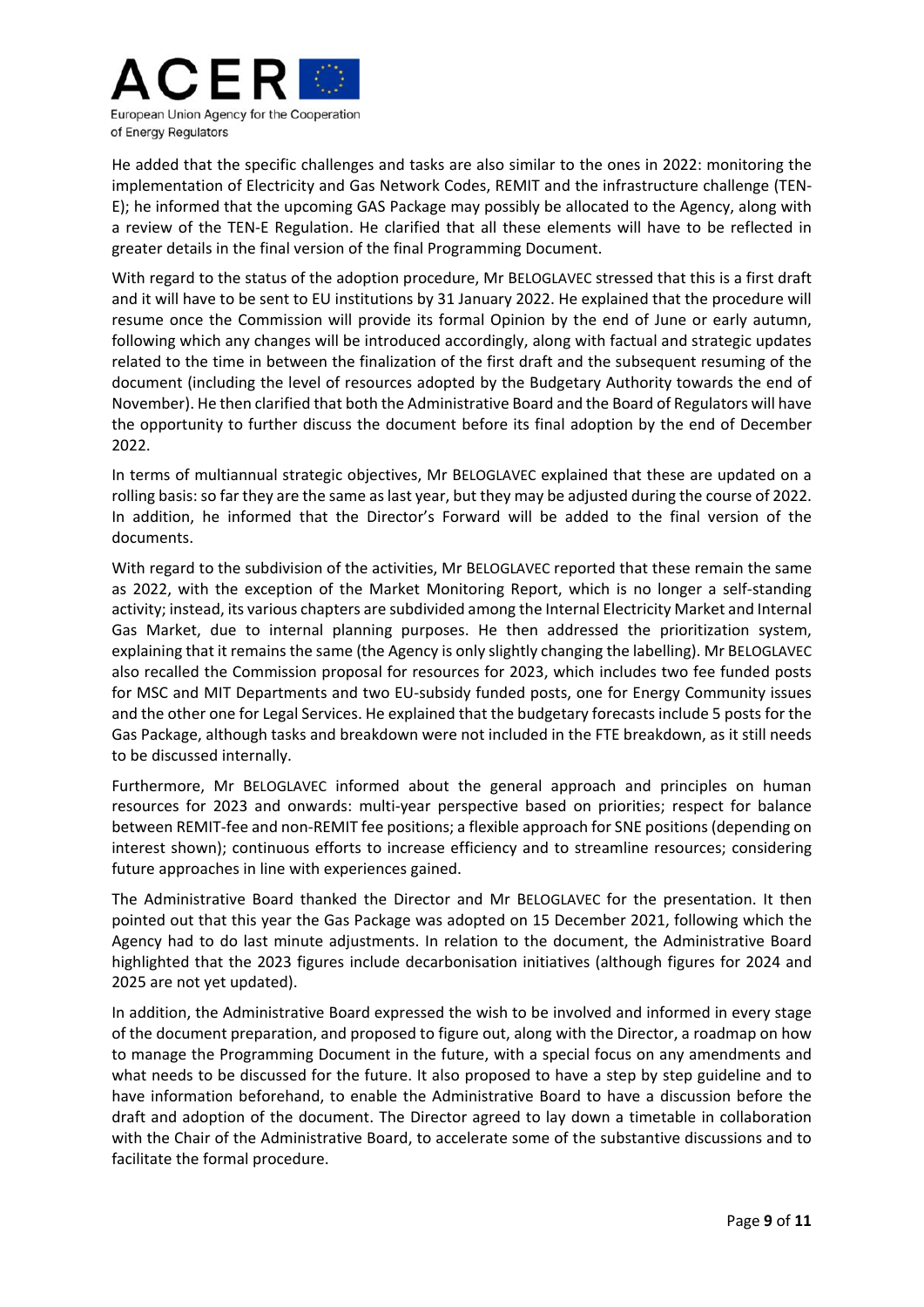

The Administrative Board invited ACER to include the contribution to the overall strategy of the European Union, especially for priorities clearly agreed between the Commission and the Council (for example on the open strategic autonomy and the huge investment plan under the next generation EU).

The Administrative Board added also that the document is focusing on the implementation tasks, and invited ACER to include also compliance related work, which come with tasks and costs for the Agency, for example on data protection, cybersecurity and the critical infrastructure, which are connected to greening and digitalization. The Administrative Board emphasised that compliance related work is important because it can impact the Agency's operation vis-a-vis the general tasks that the Agency has to deliver, and at present, this is not reflected in the Programming Document. It also stressed that due to inflation and the costs related to compliance work, there is a risk that in 2023‐2024 the Agency may find itself with less money for the implementation than the one reported in the current document.

The Administrative Board reflected also on other areas that could potentially be explored and discussed within the framework of the Programming Document, such as international cooperation, also in light of potential additional sources of income, for example in relation to the Green Climate Fund and the Global Environment Facility, where the Agency could cooperate with accredited entities.

The Director explained that it seems difficult to operationalise how the open strategic autonomy and the investment plan under the next generation EU may influence the work of the Agency. As per compliance, he agreed that there are costs related to it, and the Agency is complying with all legal requirements, although it is not clear how the Agency could document the costs associated with it in the Programming Document. He added that the Agency will likely face increasing requirements for cybersecurity, which will have significant costs associated with it, although at this stage, the Agency does not have full visibility on it, but it will plan for it once the requirements will be clearer.

With regard to international cooperation, the Director informed that the Commission is working on an external energy strategy that may be an opportunity for funding sources outside the EU, and the Agency is willing to further discuss these opportunities in the future.

- *Conclusion*: (1) The Administrative Board formally adopted the Draft Programming Document 2023‐2025 and the draft estimate of revenue and expenditures for the year 2022, including the proposed Establishment Plan, which can be transmitted to EU institutions.
	- (2) For the future, the Administrative Board invited the Agency to enable the discussion on the Programming Document before the Board of Regulators' Opinion, and welcomed the Agency's proposal of having a strategic debate already in September.

### **(4)** *Report on the activities of the Agency*

Mr GODFRIED, the Head of Market Surveillance and Conduct Department, provided an outlook on REMIT activities

*Conclusion*: (1) The Administrative Board thanked Mr GODFRIED for the presentation and stressed the importance of data collection for the future of European policy.

### **(5)** *Implementation of Conflict of interests Policy*